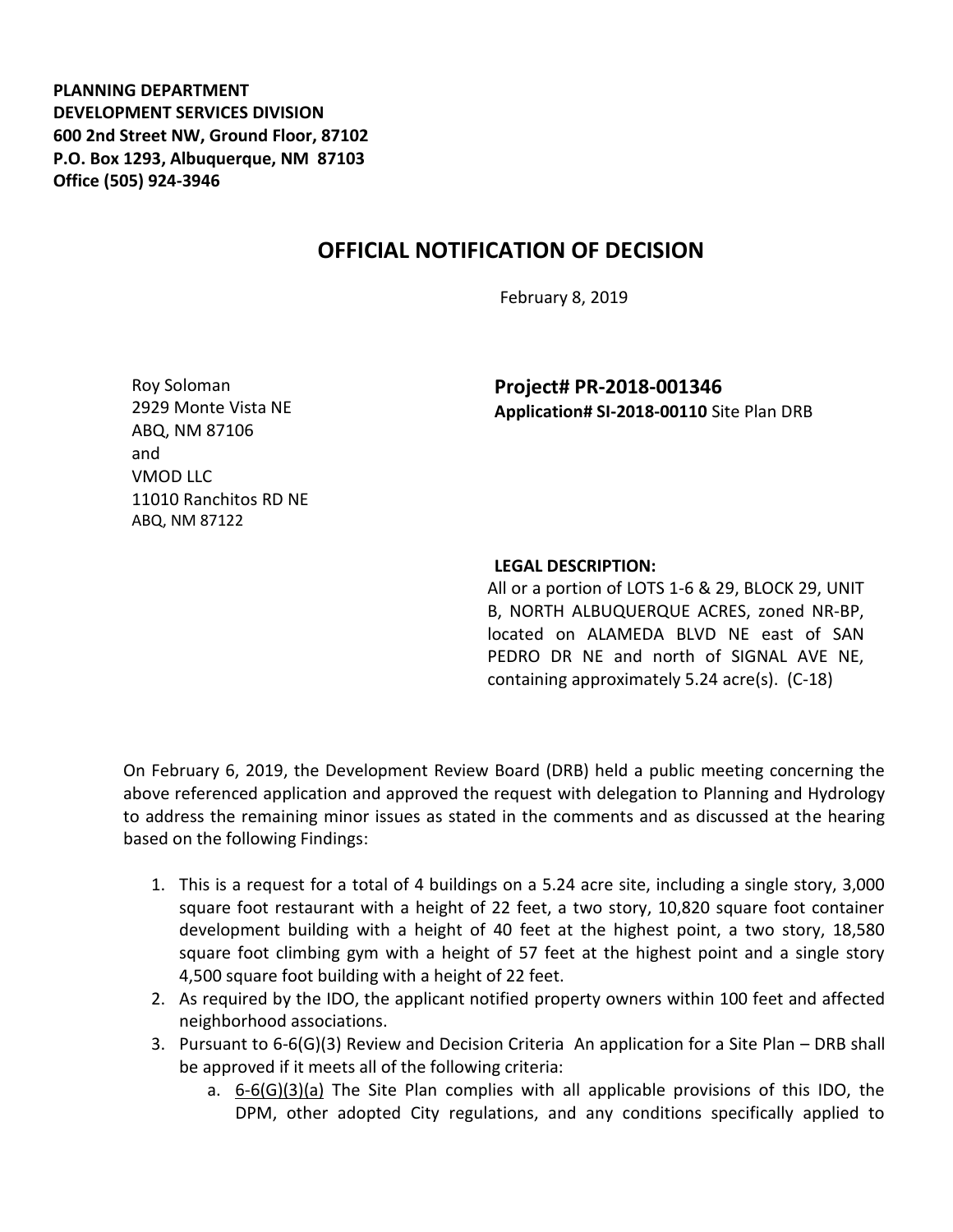Official Notice of Decision Project # PR-2018-001346 Application# SI-2018-00110 February 8, 2019 Page 2 of 3

> development of the property in a prior permit or approval affecting the property. The height, parking and façade, meet the IDO requirements.

6-6(G)(3)(b) The City's existing infrastructure and public improvements, including but not limited to its street, trail, drainage, and sidewalk systems, have adequate capacity to serve the proposed development, and any burdens on those systems have been mitigated to the extent practicable.

The site has access to a full range of urban services including utilities, roads, and emergency services. A traffic impact study was required for the project. The applicant added street improvements based on this study.

b. 6-6(G)(3)(c) The Site Plan mitigates any significant adverse impacts on the surrounding area to the maximum extent practicable. The project adds restaurant and service uses and will be compatible with the surrounding development. The proposed uses are allowed under the existing zoning. The site will have a significant landscape buffer and green spaces.

## **Conditions:**

- 1. This Site Plan is valid 5 years from DRB approval (2-6-2019). An extension may be requested prior to the expiration date.
- 2. Planning will verify that utility signatures have been obtained and that the IIA is complete.
- 3. Hydrology will verify that the approved Grading and Drainage plan is in the site plan set.
- 4. The applicant will obtain final sign off from Planning by **April 24, 2019** or the case may be scheduled for the next DRB hearing and can be denied per the DRB Rules of Procedure.
- 5. The applicant will bring two paper copies to be signed off by Planning. Planning will keep one signed off copy. A pdf of the signed off set will be email to the PLNDRS.

APPEAL: If you wish to appeal this decision, you must do so within 15 days of the DRB's decision or by **FEBRUARY 28, 2019.** The date of the DRB's decision is not included in the 15-day period for filing an appeal, and if the  $15<sup>th</sup>$  day falls on a Saturday, Sunday or Holiday, the next working day is considered as the deadline for filing the appeal.

For more information regarding the appeal process, please refer to Section 14-16-6-4(U) of the Integrated Development Ordinance (IDO). A Non-Refundable filing fee will be calculated at the Land Development Coordination Counter and is required at the time the appeal is filed.

You will receive notification if any person files an appeal. If there is no appeal, you can receive Building Permits at any time after the appeal deadline quoted above, provided all conditions imposed at the time of approval have been met. Applicants submitting for building permit prior to the completion of the appeal period do so at their own risk. Successful applicants are reminded that there may be other City regulations of the IDO that must be complied with, even after approval of the referenced application(s).